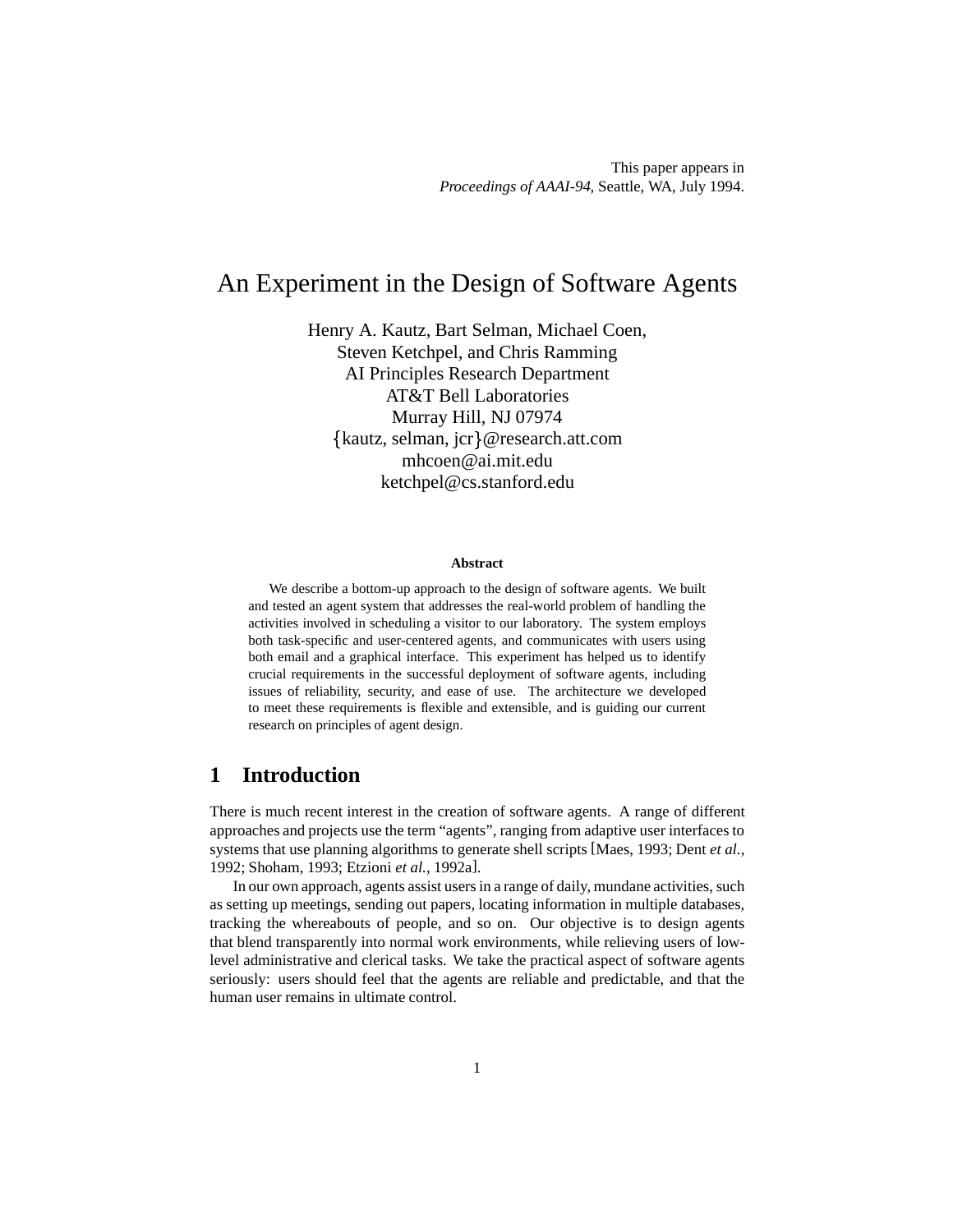One of the most difficult aspects of agent design is to define specific tasks that are both feasible using current technology, and are truly useful to the everyday user. Furthermore, it became clear during the testing of our initial prototype that users have little patience when it it comes to interacting with software agents. We therefore paid special attention to the user interface aspects of our system. In particular, whenever possible, we opted for graphically-oriented interfaces over pure text-based interfaces. In addition, reliability and error-handling is crucial in all parts of a software agent system. The real world is an unpredictable place: messages between agents may be lost or delayed, people may respond inappropriately to requests, and so forth.

Our approach has been bottom-up. We began by identifying possible useful and feasible tasks for a software agent. The first such task we choose involved the activities surrounding the scheduling of a visitor to our lab. We designed and implemented a set of software agents to handle this task. We deliberately made no commitment in advance to a particular agent architecture. We then tested the system with ordinary users; the feedback from this test led to many improvements in the design of the agents and the human/agentinterfaces, as well as the development of a general and flexible framework for agent interaction. The key feature of the framework is the use of personalized agents called "userbots" that mediate communication between users and task-specific agents. We are now in our third round of implementation and testing, in which we are further refining and generalizing our userbots so that they can communicate with software agents developed by other research groups, such as the "softbots" of Etzioni *et al.* [1992b].

We believe that the bottom-up approach is crucial in identifying the necessary properties of a successful agent platform. Our initial experiments have already led us to formulate some key properties. Examples include the separation of task-specific agents from user-centered agents, the need to handle issues of security and privacy, and as mentioned above, the need for good human interfaces and high reliability.

# **2 Taskbots and Userbots**

Selecting an appropriate task for software agents to perform is itself a challenge. Agents must provide solutions to real problems that are important to real users. The whole raison d'être for software agents is lost if they are restricted to handling toy examples. On the other hand, more complex tasks frequently include a range of long-term research issues, such as understanding unrestricted natural language.

After considering a number of possible agent tasks, we settled on the problem of scheduling a visitor to our lab.<sup>1</sup> This job is quite routine, but consumes a substantial amount of the host's time. The normal sequence of tasks consists of announcing the upcoming visit by email; collecting responses from people who would like to meet with the visitor, along with their preferred meeting times; putting together a schedule that satisfies as many constraints as possible (taking into account social issues, such

<sup>1</sup>See also Dent *et al* [1992] and Maes and Kozierok [1993], that describe the design of software agents that *learn* how to assist users in scheduling meetings and managing their personal calendars.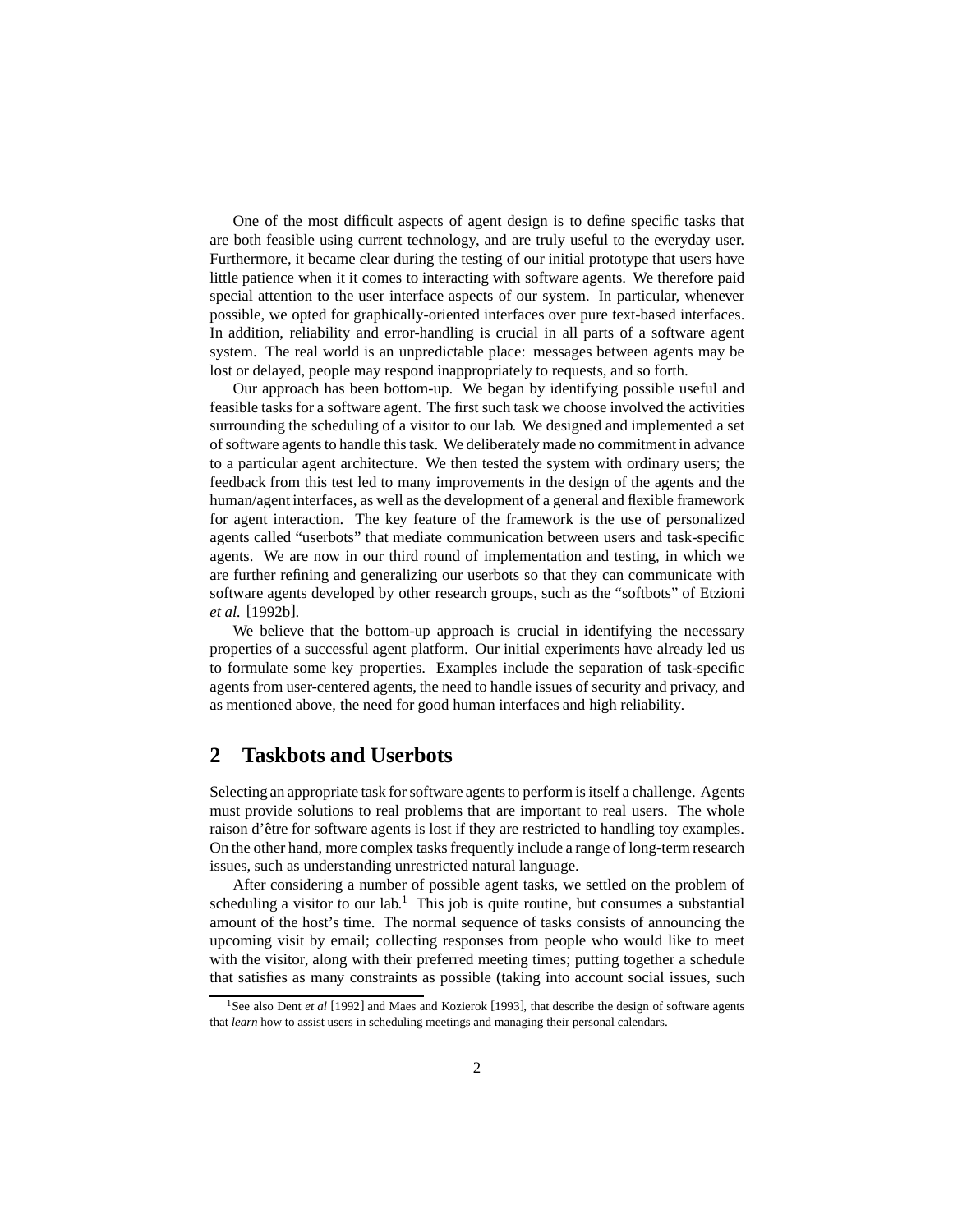as not bumping the lab director from the schedule); sending out the schedule to the participants, together with appropriate information about room and telephone numbers; and, of course, often rescheduling people at the last minute because of unforeseen events.

We decided to implement a specialized software agent called the "visitorbot" to handle these tasks. (We use the suffix "bot" for "software robot".) After examining various proposed agent architectures [Etzioni et al., 1992b; Shoham, 1993], we decided that it was necessary to first obtain practical experience in building and a using a concrete basic agent, before committing to any particular theoretical framework. Our initial implementation was a monolithic agent, that communicated directly with users via email. The program was given its own login account ("visitorbot"), and was activated upon receiving email at that account. (Mail was piped into the visitorbot program using the ".forward" facility of the Unix mail system.)

Our experience in using the visitorbot in scheduling a visit led to the following observations:

1. Email communication between the visitorbot and humans was cumbersome and error-prone. The users had to fill in a pre-defined form to specify their preferred meeting times. (We considered various forms of natural language input instead of forms. However, the current state of the art in natural language processing cannot parse or even skim unrestricted naturallanguage with sufficient reliability. On the other hand, the use of restricted "pseudo"-natural language has little or no advantage over the use of forms.) Small editing errors by users often made it impossible to process the forms automatically, requiring human intervention. Moreover, users other than the host objected to using the visitorbot at all; from their point of view, the system simply made their life harder.

Based on this observation, we realized that an easy to use interface was crucial. We decided that the next version of the visitorbot would employ a graphical interface, so that users could simply click on buttons to specify their preferred meeting times. This approach practically eliminated communication errors between people and the visitorbot, and was viewed by users as an improvement over the pre-Bot environment.

2. There is a need for redundancy in error-handling. For example, one early version of the visitorbot could become confused by bounced email, or email responses by "vacation" programs. Although our platform has improved over the initial prototype, more needs to be done. Agents must react more or less predictably to both foreseen errors (*e.g.*, mangled email), and unforeseen errors (*e.g.*, a subprocess invoked by the bot terminates unexpectedly). Techniques from the area of software reliability and realtime systems design could well be applicable to this problem. For example, modern telephone switching systems have a down-time of only a few minutes per year, because they continuously run sophisticated error-detection and recovery mechanisms.

3. Thefinaltask of creating a good schedule from a set of constraints did not require advanced planning or scheduling techniques. The visitorbot translated the scheduling probleminto an integer programming problem, and solved it using a commercialinteger programming package (CPLEX). An interesting advantage of this approach is that was easy to incorporate soft constraints (such as the difference between an "okay" time slot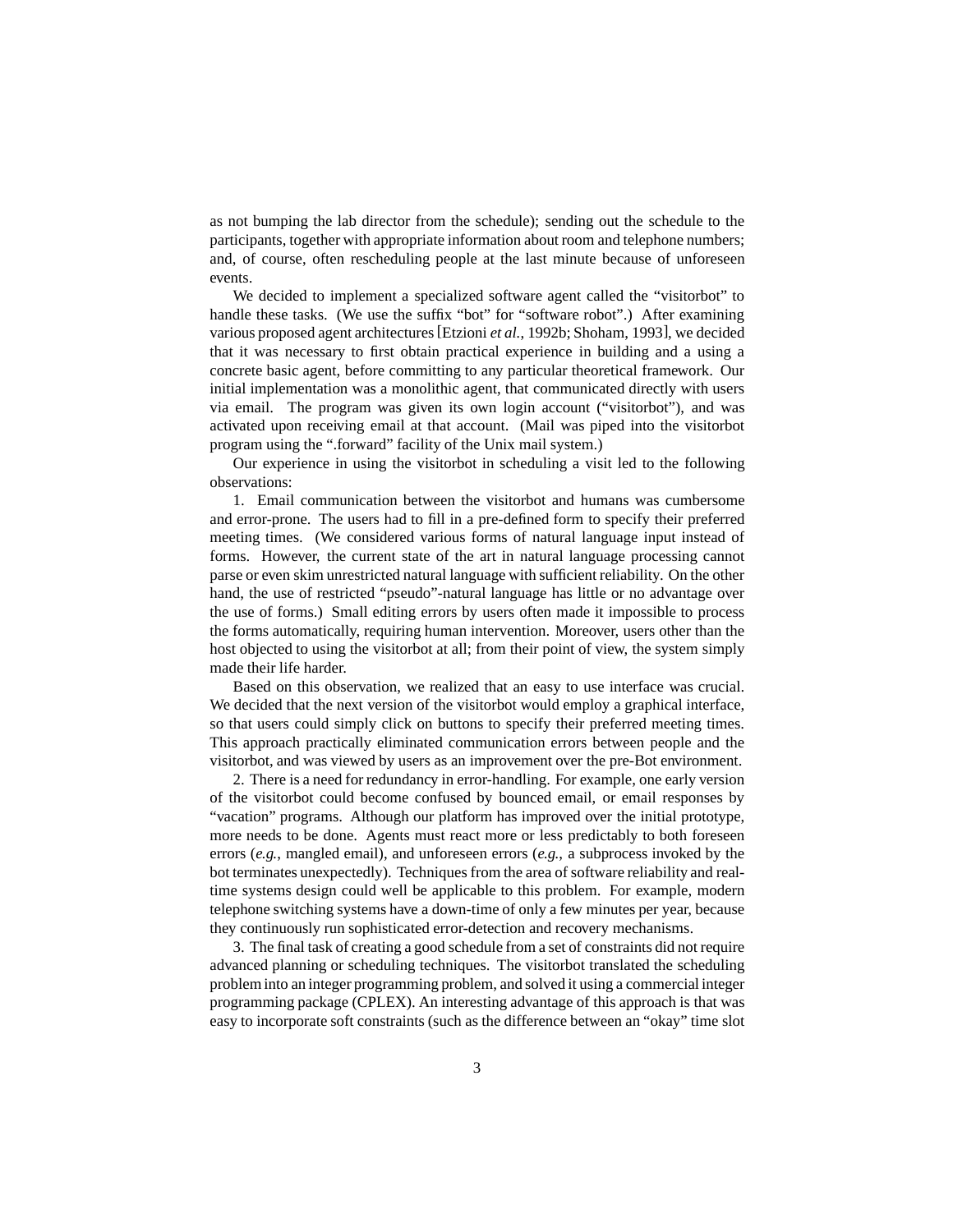

Figure 1: Current architecture of the agent system. Solid lines represent email communication; dashed lines represent both graphical and email communication.

and a "good" time slot for a user).

This experience led us to the design shown in Fig. 1. This design includes an agent for each individual user in addition to the visitorbot. For example, the agent for the user "kautz" is named "kautzbot", for "selman" is named "selmanbot", and so on. The userbots mediate communication between the visitorbot and their human owners.

The normal interaction between the visitorbot and the users proceeds as follows. The initial talk announcement is mailed by the visitorbot to each userbot. The userbot then determines the preferred mode of communication with its owner. In particular, if the user is logged in on an X-terminal, the userbot creates a pop-up window on the user'sscreen, containing the announcement and a button to pressto requestto meet with the visitor, as shown in the left-hand window in Fig. 2. If the user clicks on "yes", the userbot passes this information back to the visitorbot, which responds with a requestto obtain the user's preferred meeting times. The userbot then creates a graphical menu of meeting times, as shown in the right-hand window in Fig. 2. The user simply clicks on buttons to indicate his or her preferences. The userbot then generates a message containing the preferences and mails it back to the visitorbot. If the userbot is unable to determine the display where the user is working, or if the user fails to respond to the pop-up displays, the userbot forwards the request from the visitorbot via email to the user as a plain text form.

There are several important advantages of this design. First, the visitorbot does not need to know about the user's display, and does not need permission to create windows on that display. This means, for example, that a visitorbot at Bell Labs can create a graphical window at any site that is reachable by email where there are userbots. This was successfully tested with the "mhcoenbot" running at MIT.<sup>2</sup> The separation of the

<sup>2</sup>Sometimes it is possible to create a remote X-window over the internet, but this is prone to failure.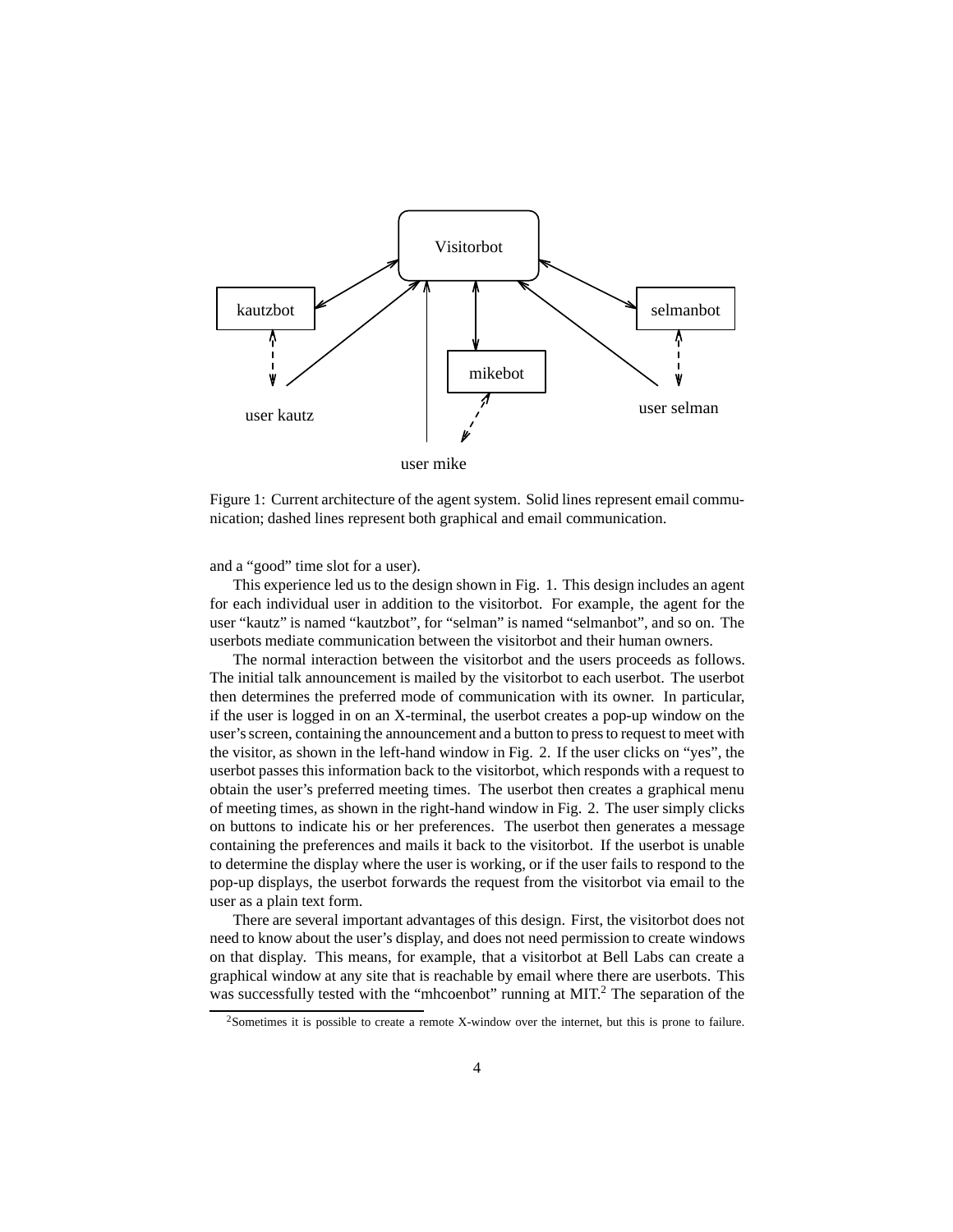|                                                                                                                                      | 巴<br>⊠ xsched                                            |
|--------------------------------------------------------------------------------------------------------------------------------------|----------------------------------------------------------|
|                                                                                                                                      | Message from Visitorbot<br>$(11:20an$ Tues Jan $18)$     |
| IXI xsched                                                                                                                           | Check boxes to indicate time                             |
| Message from Visitorbot<br>$(11:15an$ Tues Jan $18)$                                                                                 | to neet with Oren Etzioni<br>on Thursday, January 20.    |
| *** Talk Announcement ***                                                                                                            | 10:30<br><b>bad</b>   okay    good                       |
| Softbots as Testbeds for AT<br>Oren Etzioni                                                                                          | Talk - $4C-507$<br>11:00                                 |
| Univ. of Hashington                                                                                                                  | 11:30<br>$\boxed{$ bad $\parallel$ okay $\parallel$ good |
| I will describe our project to develop<br>UNIX softbots (software robots)--- complete<br>intelligent agents that interact with UNIX. | 12:00<br>$Lunch$ no $ yes $                              |
| 11:00 an Thurs Jan 20, Roon 2B-402                                                                                                   | 1:30<br>bad   okay    good                               |
| Schedule neeting? $\boxed{\{0\}}$ Yes                                                                                                | 2:00<br>$ $ okay $ $<br>bad l<br>∣good                   |
| <b>Cancel</b><br>Done                                                                                                                | 2:30<br>bad l<br>  okay    good                          |
|                                                                                                                                      | 3:00<br>bad<br> okay    good                             |
|                                                                                                                                      | 3:30<br>bad   okay    good                               |
|                                                                                                                                      | Cancel<br>Done                                           |

Figure 2: Graphical interfaces created by a userbot in response to messages from the visitorbot. The left window is created by processing a talk announcement; the right, by a request for the user's preferred meeting times.

visitorbot from the userbot also simplifies the design of the former, since the userbots handle the peculiarities of addressing the users' displays. Even more importantly, the particular information about the user's location and work habits does not have to be centrally available. This information can be kept private to the user and his or her userbot.

Another advantage of this design is that different users, who may have access to different computing resources, can run different userbots, of varying levels of sophistication. Thus, everyone is not restricted to a "least common denominator" type interface.

Perhaps the most important benefit of the design is that a task-specific agent (such as the visitorbot) is not tied to any specific form of communication. The task-specific agent specifies *what* information is to be transmitted or obtained, but not *how* the

Among other problems, the user would first have to grant permission to ("xhost") the machine running the visitorbot program; but note that the user may not even know the identity of machine on which the visitorbot program is running. Even if the identity of the machine is known, it may be impossible to serve X-windows directly due to "firewalls" or intermittent connections.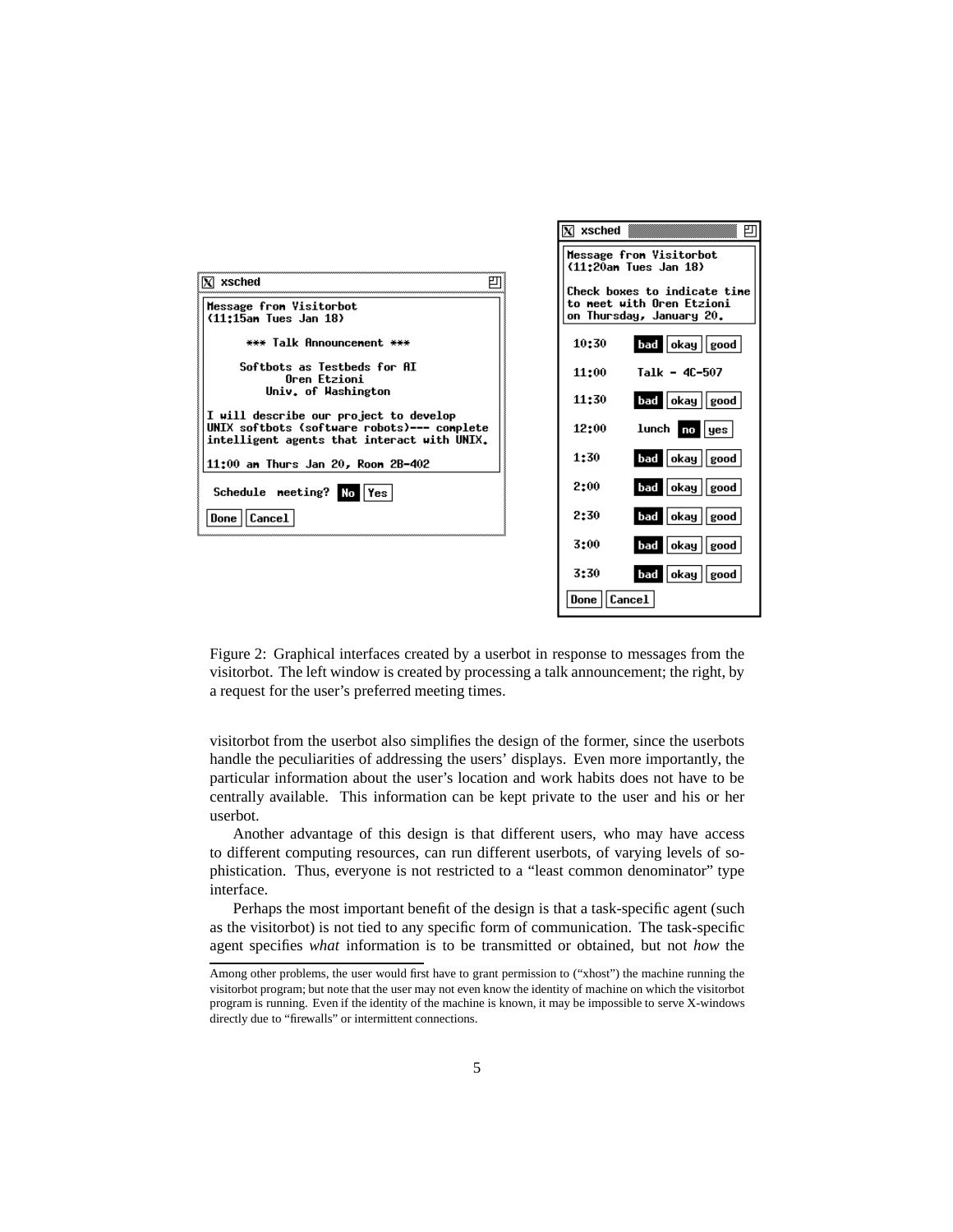communication should take place. The userbot can then employ a wide range of media, such as graphics, voice,FAX, email, etc. for interacting with its owner. The userbot also can take into account its owners preferences and such factors as the owners whereabouts and current computing environment in deciding on the mode of communication. For example, a userbot could incorporate a telephone interface with a speech synthesizer. This would enable a userbot to place a call to its owner (if the owner so desires), read the talk announcement, and collect the owner's preferences by touch-tone. Note that this extension would not require any modification to the visitorbot itself.

# **3 Refining the Userbot**

Tests of the visitorbot/userbot system described in the previous section showed that users greatly preferred its ease of use and flexibility over our initial monolithic, emailbased agent. Now that we had developed a good basic architecture, the logical next step was to incorporate new task-specific agents. In order to do so, we undertook a complete reimplementation of the system. In the new implementation, all visitorbotspecific code was eliminated from the userbots. We designed a simple set of protocols for communication between task-specific agents and userbots. Again, our approach was pragmatic, in that we tried to established a minimal set of conventions for the applications we were considering, rather than immediately trying to create a full-blown agent interlingua.

In brief, bots communicate by exchanging email which is tagged with a special header field, "XBot-message-type". The message type indicates the general way in which the body of the message (if any) should be processed by the receiver. For example, the message type "xchoices" means that the message is a request for the receiver to make a series of *choices* from among one or more sets of alternatives described in the body of the message. The inclusion of the field "XBot-return-note" in the message indicates that the result of processing the message should be mailed back to the sender. The communication protocol establishes the syntax for the data presented in the body of each message type, and the format of the data that results from processing the message. However, the protocol deliberately does not specify the exact method by which the processing is carried out. For example, a userbot may process an xchoices message by creating a pop-up menu, or calling the user on the telephone, or simply by consulting a database of defaults that the user has established.

When applications are developed that demand novel kinds of interactions with userbots, the communication protocols can be extended by adding new message types. This will require the creation of mechanismsfor distributing "updates" to the userbotsto handle the extensions (an issue we return to below). So far, however, only a very small number of message types (namely, ones for requesting choices, requesting help, and simply conveying a piece of information) have been needed. One question that more experience in building bots will answer is whether the number of basic message types is indeed bounded and small, or if new types are often needed with new applications.

In essence, then, the messages that task-specific bots and userbots exchange can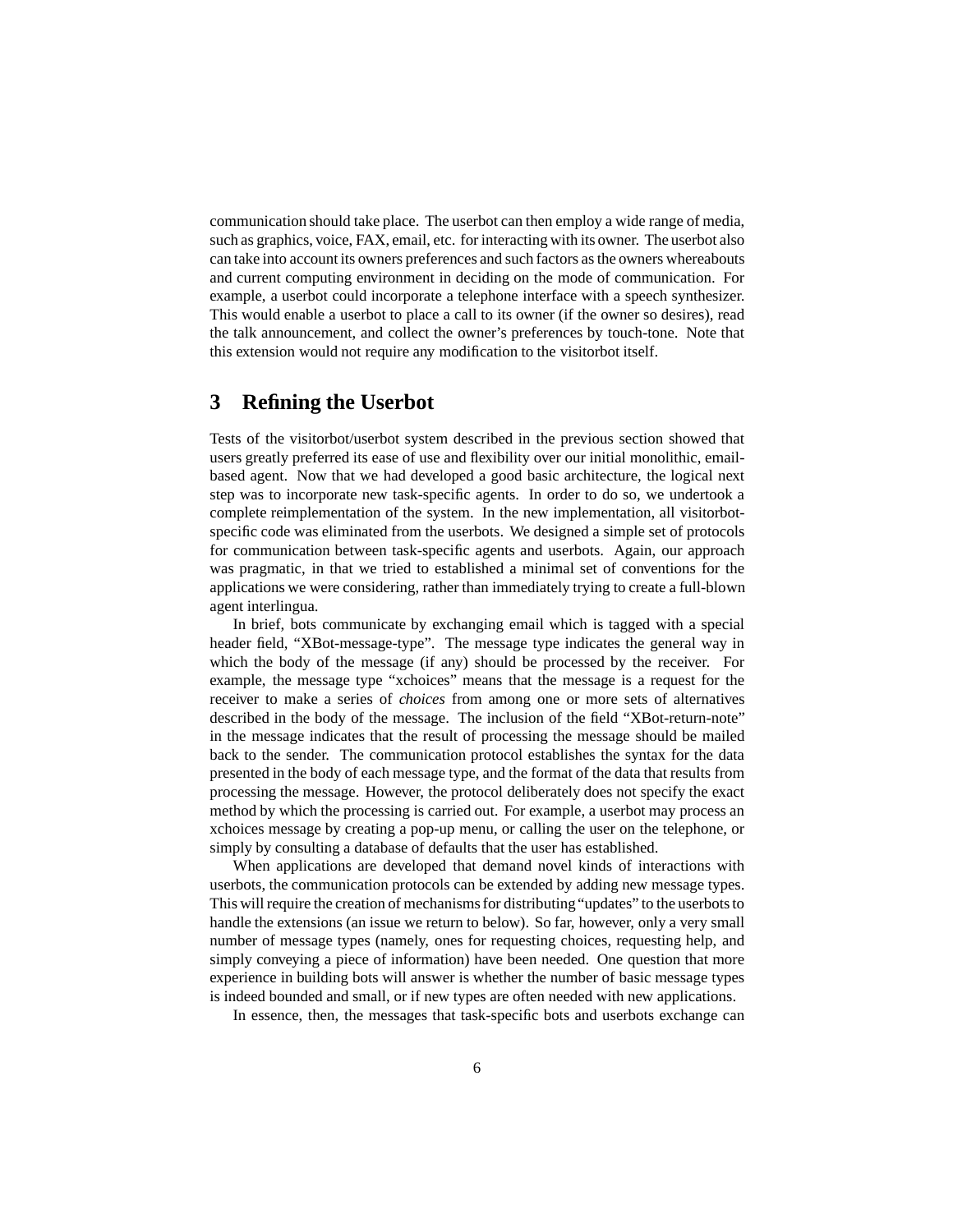

Figure 3: Graphical display of a userbot.

be viewed as *intensions* – such a request to make a choice – rather than *extensions* – for example, if one were to mail a message containing a program that draws a menu on the screen when executed. $3 \text{ In this regard it is informative to contrast our approach}$ with that used in *Telescript*, the electronic messaging language created General Magic. In Telescript, messages are full-fledged programs, and are executed on the receiving machine by afixed interpreter. Thus, Telescript messages are purely extensional. While the Telescript approach has the advantage that the reception of a message can initiate arbitrarily novel and complex processing, this must be weighed against the fact that any flexibility in the *way* in which the interaction takes place with the user must be built into each and every message.

One aspect of the preliminary userbot that some users found objectionable was the fact that various windows (such as those in Fig. 2) would pop-up whenever the userbot received mail, which could be disruptive. Therefore, in the new implementation messages are normally not displayed until the user makes an explicit request to interact with his or her userbot. This interaction is supported by a continuously-running "active" userbot, as shown in Fig. 3. The main userbot window indicates the number of outstanding messages waiting to be processed, the userbot's state (working or idle), and three buttons. Clicking on the "process message" button allows the userbot to process messages that require user interaction – for example, bringing up an xchoices window

<sup>3</sup>This description of messages as intensions versus extensions is due to Mark Jones.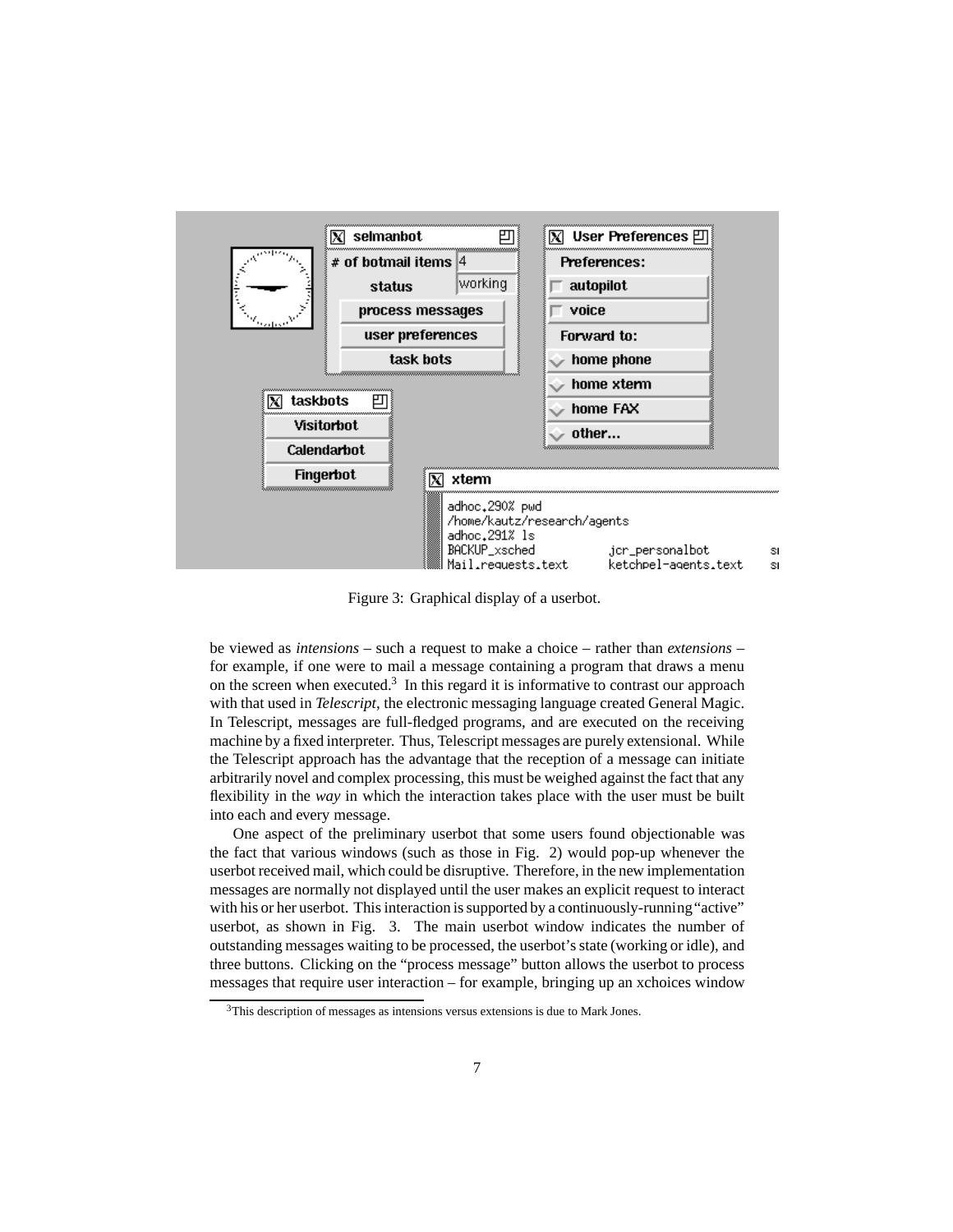on behalf of the visitorbot. Note, however, that messages that are tagged as "urgent" are always immediately processed by the userbot.

The second button, "user preferences", brings up a window in which the user can set various options in the behavior of his or her userbot. For example, checking the "autopilot" box makes the userbot pop up windows without waiting to be explicitly told to do so. The "voice" checkbox causes the userbot to announce the receipt of new userbot mail using the speaker in a Sun workstation – a kind of audible "biff" for botmail. The "forward to" options are used to indicate that the userbot should choose try to communicate with its owner at a remote location – for example, by transmitting messages via a FAX-modem to the owner's home telephone. (Currently the code to support the "forward to" options has not yet been completed. The exact appearance and functionality of these options may differ in the final version.)

Finally, the third button in the main userbot window brings up the window labeled "taskbots". This window contains a button for each task-specific agent whose email address is known to the userbot. (This information is maintained in file that the user can easily customize.) Clicking on a button in this window initiates communication with the designed task-specific agent, by sending a message of type "help" to that agent. The communication protocol specifies that the agent should respond to a help message by sending back a menu of commands that the agent understands, together with some basic help information, typically in the form of an xchoices message. When the userbot processes this response, it creates a window containing the appropriate controls for interacting with that particular task-specific agent. For example, a user who is hosting a visitor to our lab starts the entire process by clicking on the visitorbot button. This leads to the creation of a window containing buttons for basic visitorbot commands, such as scheduling a new visitor, getting the status of a visit, ordering a schedule to be generated, and so on. Clicking on some of these buttons could lead to the creation of other windows, for example, one in which to type the text of the abstract of the visitor's talk.

Atthe time that this paper is being written, only the visitorbot button in the taskbots menu is active. Over the next few months we intend to establish communication with Oren Etzioni's "finger" agent (used to obtain information about people on the internet) [Etzioni *et al.*, 1992b], and Tom Mitchell's "calendar" agent (used to schedule meetings among groups of people) [Dent *et al.*, 1992]. The fingerbot and calendarbot will not themselves be ported to our laboratory's computers; instead, those programs will run at their respective "homes" (University of Washington and CMU), and communication with userbots at various sites will take place using ordinary internet email. We hope thatthe idea of a userbot will provide a powerful and flexible framework for integrating many different kinds of software agents that run in different computing environments.

# **4 Privacy and Security**

Early discussions with potential users made it clear that privacy and security are central issues in the successful deployment of software agents. Some proposed agent systems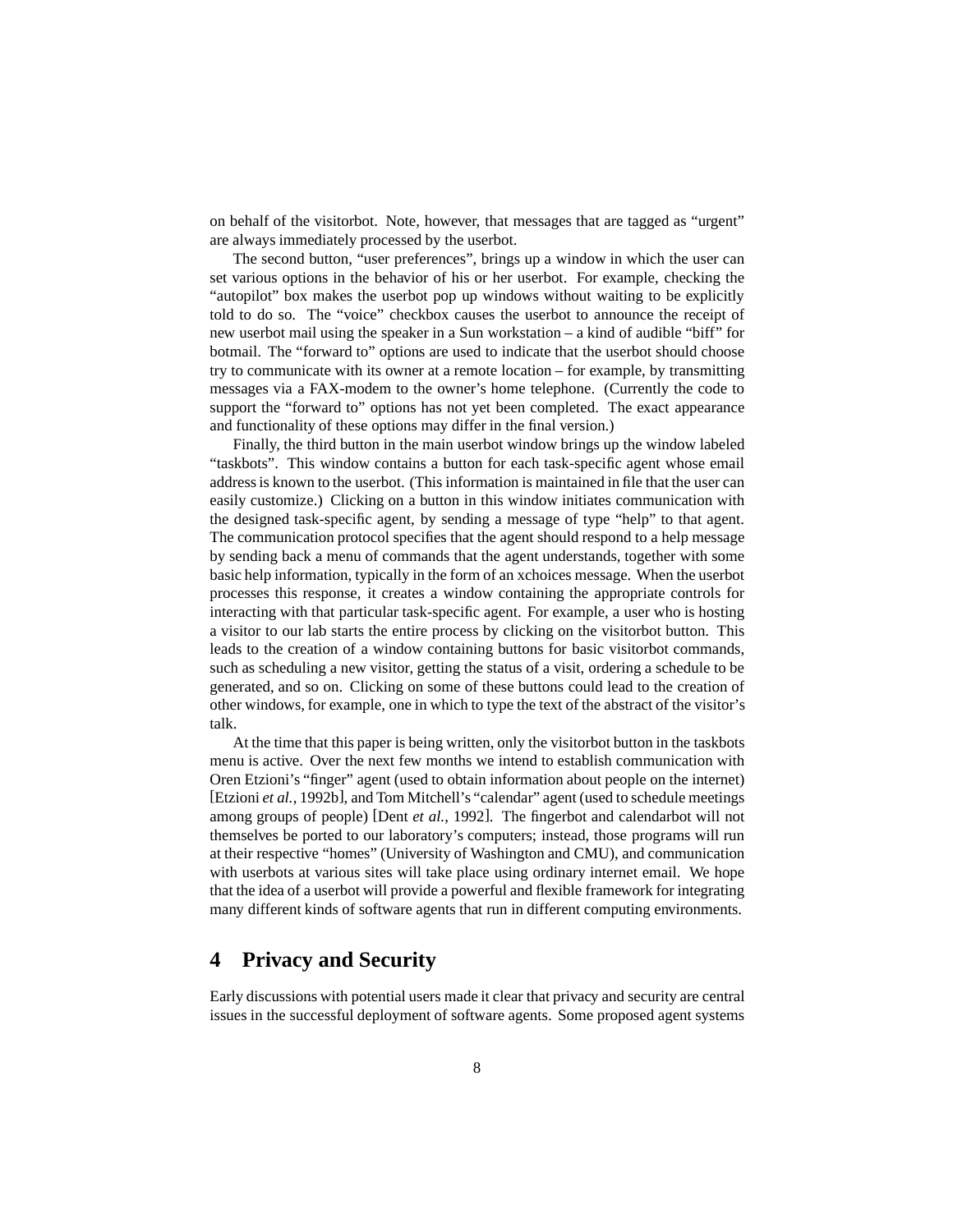would filter through all of the user's email, pulling out and deleting messages that the agent would like to handle. We found that users generally objected to giving a program permission to delete automatically any of their incoming mail. An alternative approach would give the bot authority to read but not modify the user's mail. The problem with this is that the user's mail quickly becomes polluted with the many messages sent between the various bots.

Our solution to this problem has been to create a pseudo-account for each userbot, with its own mail alias. Mail sent to this alias is piped into a userbot program, that is executed under the corresponding user's id. This gives the instantiated userbot the authority, for example, to create a window on the user's display. Any "bot mail" sent to this alias is not seen by the user, unless the userbot explicitly decides to forward it.

Each user has a special ".bot" directory, which contains information customized to the particular user. These files specify the particular program that instantiates the userbot, a log of the userbot mail, and the user's default display id. In general, this directory contains user-specific information for the userbot. It is important to note that this directory does not need to be publicly readable, and can thus contain sensitive information for use by the userbot. Examples of such information include the names of people to which the bot is not supposed to respond, unlisted home telephone numbers, the user's personal schedule, and so on.

Thus, userbots provide a general mechanism for the distribution and protection of information. For a concrete example, consider the information you get by running the "finger" command. Right now, you have to decide whether your home phone number will be available to everyone on the internet, or no one at all. A straightforward task of your userbot would be to give out your phone number via email on request from (say) faculty members at your department and people listed in your address book, but not to every person who knows your login id.

Earlier we described the alternative Telescript model in which messages are programs that are executed on the receiving machine. This model raises concerns of computer security, particularly if such programs are able to access the host's file system. (Security features in Telescript allow the user to disable file access, but this would appear to limit the kinds of tasks Telescript agents could perform.) Userbot systems are by nature secure, insofar as the routines for processing each message type within the userbot are secure. Although this is a non-trivial condition, it would appear to be easier to guarantee that the code of the userbot itself (that is presumably obtained from a trusted source) is secure, rather than to guarantee that every email program (that could come from anyone) does not contain a virus. Extensions and updates to userbots to handle new message types would have to be distributed through secure channels, perhaps by using cryptographic techniques [Rivest *et al.*, 1978].

## **5 Bots vs. Programs**

An issue that is often raised is what exactly distinguishes software agents from ordinary programs. In our view, software agents are simply a special class of programs. Perhaps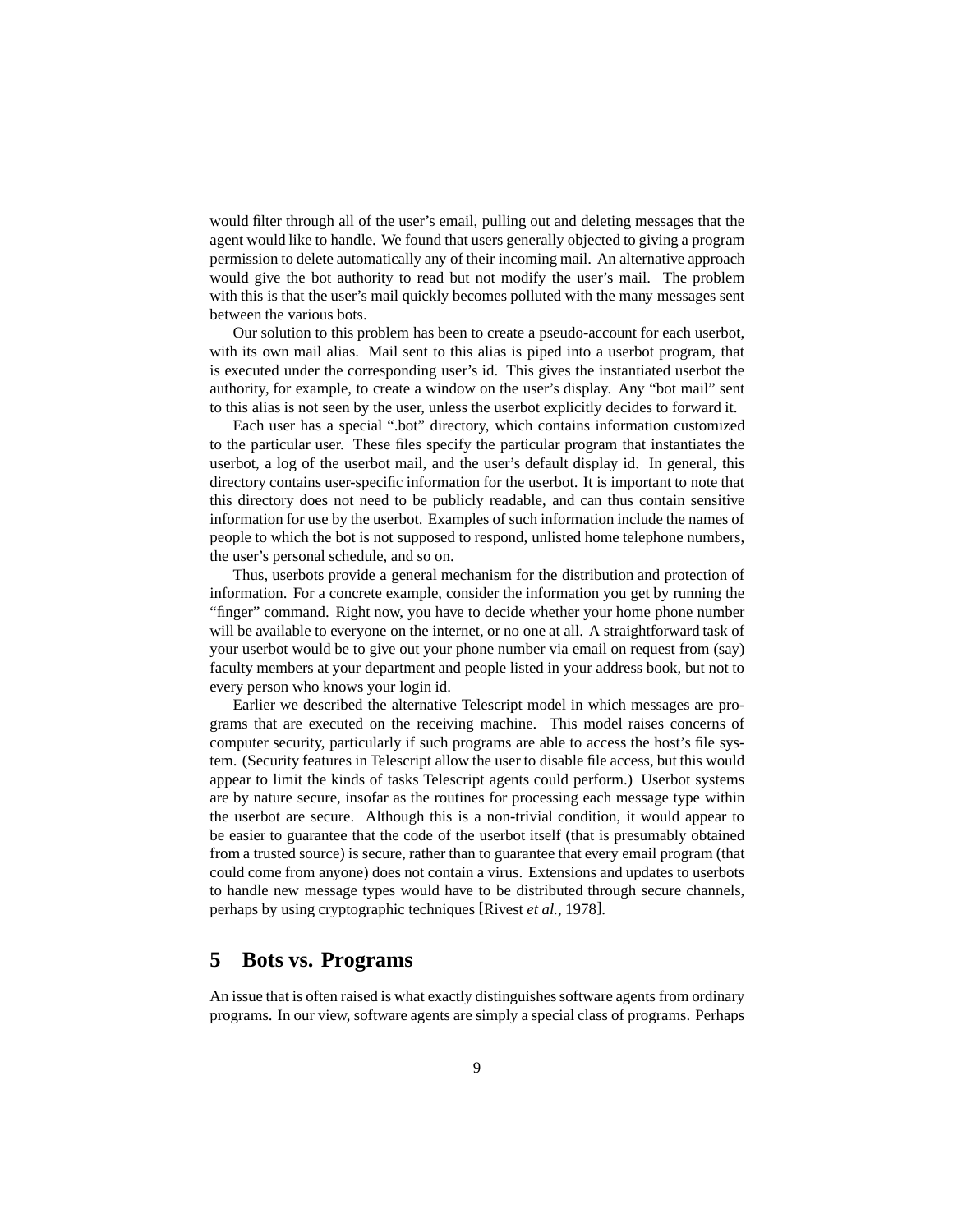the best way to characterize these programs is by a list of distinguishing properties:

- Communication: Agents engage in complex and frequent patterns of two-way communication with users and each other.
- Temporal continuity: Agents are most naturally viewed as continuously running processes, rather than as functions that map a single input to a single output.
- Responsibility: Agents are expected to handle private information in a responsible and secure manner.
- Robustness: Agents should be designed to deal with unexpected changes in the environment. They should include mechanisms to recover both from system errors and human errors. If errors prevent completion of their given tasks, they still must report the problem back to their users.
- Multi-platform: Agents should be able to communicate across different computer system architectures and platforms. For example, very sophisticated agents running on a high-end platform should be able to carry out tasks in cooperation with relatively basic agents running on low-end systems.
- Autonomy: Advanced agents should have some degree of decision-making capability, and the ability to choose among different strategies for performing a given task.

Note that our list does not commit to the use of any particular form of reasoning or planning. Although advanced agents may need general reasoning and planning capabilities, our experiments have shown that interesting agent behavior can already emerge from systems of relatively simple agents.

# **6 Conclusions**

We have described a bottom-up approach to the design of software agents. We built and tested an agent system that addresses the real-world problem of handling the communication involved in scheduling a visitor to our laboratory.

Our experiment helped us to identify crucial factorsin the successful deployment of agents. These include issues of reliability, security, and ease of use. Security and ease of use were obtained by separating task-specific agents from personal userbots. This architecture provides an extensible and flexible platform for the further development of practical software agents. New task-specific agents immediately obtain a graphical user interface for communicating with users via the userbots. Furthermore, additional modalities of communication, such as speech and FAX, can be added to the userbots, without modifying the task-specific agents.

Perhaps the hardest problem we encountered was defining the initial task. More attention should be paid to identifying useful and compelling agent applications that blend unobtrusively into ordinary work environments. We believe that the empirical approach taken in this paper is essential for guiding research toward the truly central and difficult issues in agent design.